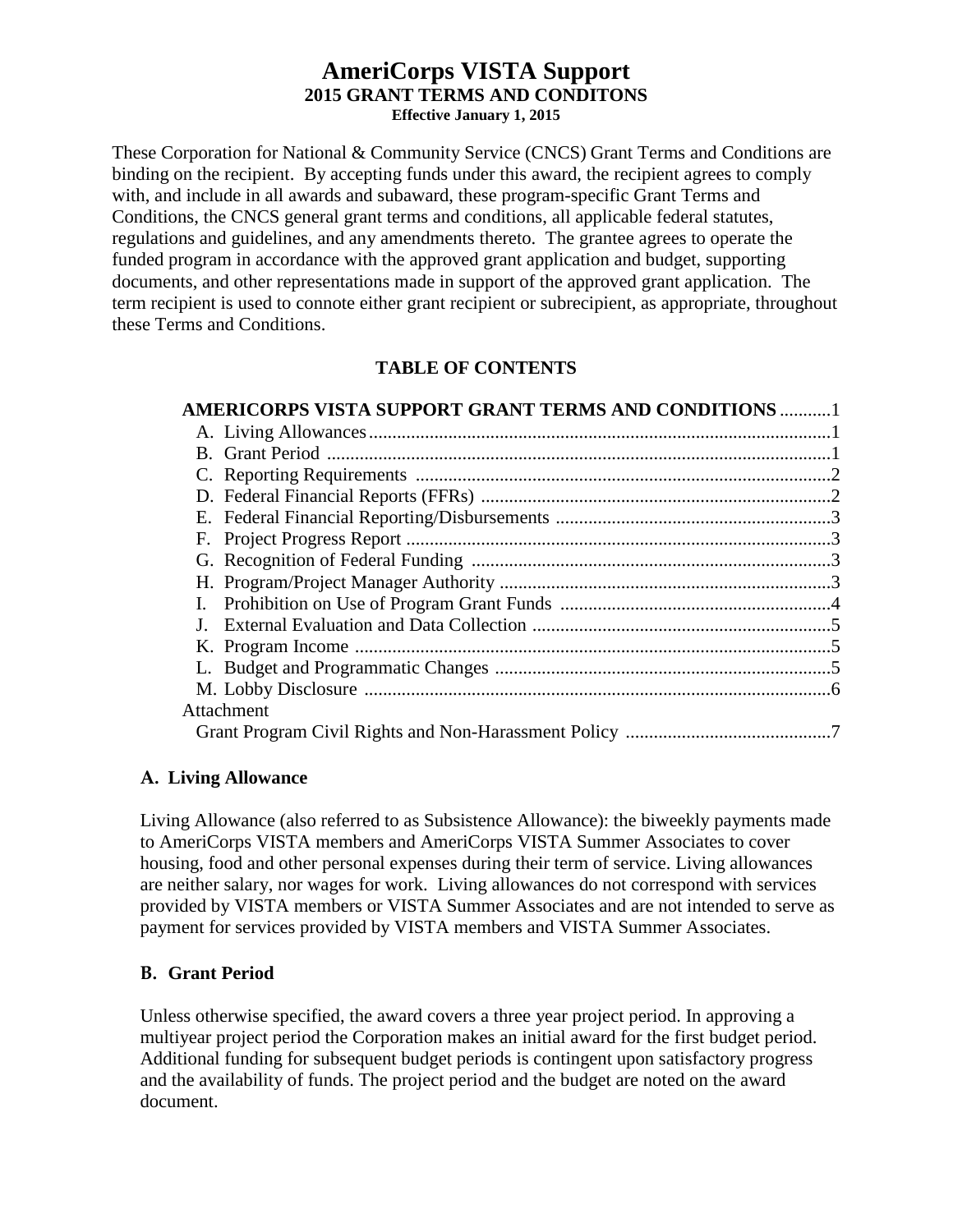## **C. Reporting Requirements**

This section applies only to the recipient. The recipient is responsible for timely submission of periodic financial and progress reports during the project period and a final financial report and for setting submission deadlines for its respective subrecipients, if applicable, that ensure the timely submission of recipient reports.

- 1. **Financial Reports.** The recipient shall complete and submit financial reports in eGrants to report the status of all funds. The recipient must submit timely cumulative financial reports in accordance with CNCS guidelines and sections E and F, above.
- 2. **Final Financial Report.** A recipient must submit, in lieu of the last semi-annual financial report, a final financial report. These reports are due no later than 90 days after the end of the project period.
- 3. **Reporting at the Dept. of Health and Human Services/Payment Management System. (HHS/PMS)** All recipients must submit the Federal Financial Report (FFR) Cash Transactions Report on a quarterly basis to the HHS/PMS per the Electronic Funds Transfer Agreement.
- 4. **Progress Reports.** The recipient shall complete and submit timely progress reports to include a summary of accomplishments during the reporting period. This includes reporting on the progress to date made by the recipient and subrecipients for that reporting period. The report is submitted through the appropriate electronic system. Individual program guidance determines the due date for the reports.
- 5. **Requests for Extensions.** Extensions of reporting deadlines will be granted only when 1) the report cannot be furnished in a timely manner for reasons, in the determination of CNCS, legitimately beyond the control of the grantee, and 2) CNCS receives a written request explaining the need for an extension before the due date of the report.

Extensions of deadlines for financial reports may only be granted by the Field Financial Management Center (FFMC), and extensions of deadlines for progress reports may only be granted by the Program Office.

6. **Other.** The recipient shall meet as necessary with the CNCS Program Office or with other staff or consultants designated by the CNCS Program Official to exchange views, ideas, and information concerning the project. The recipient shall submit such special reports as may be reasonably requested by CNCS.

## **D. Federal Financial Reports (FFRs)**

**CNCS Semi-Annual SF-425 Federal Financial Report.** Sponsors must complete a semiannual Federal Financial Report (FFR), twice yearly in six month increments from the budget start date of the grant to report federal expenditures of funding.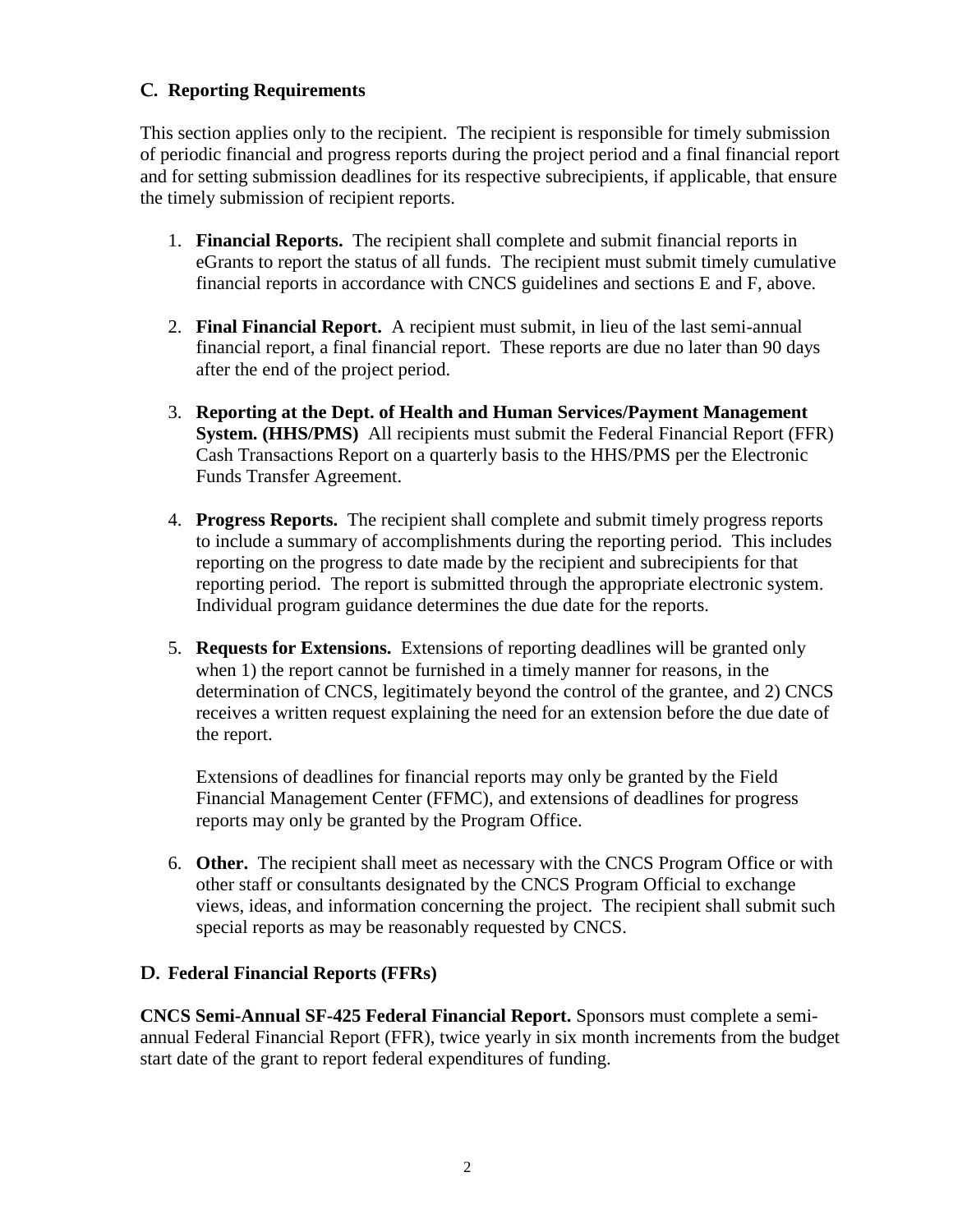**CNCS Final Federal Financial Report.** Sponsors completing the final year of their grants must submit, in lieu of the last semi-annual FFR, a final FFR. The final FFR is cumulative over the performance period of the grant within 90 days after the close of the grant. Final FFRs must report expenditure of funds on a cumulative basis over the budget period of the grant, and must be submitted through the CNCS eGrants system.

## **E. Federal Financial Reporting/Disbursements**

**U.S. Department of Health and Human Services Payment Management System SF-425 Federal Financial Report (Federal Cash Transaction Report or FFR).** CNCS issues VISTA Program grant funds to sponsors through the U.S. Department of Health and Human Service (HHS) Payment System. Sponsors receiving grant funds through this system must submit a Federal Financial Report (FFR) to report AmeriCorps VISTA CNCS federal funding disbursements and cash on hand, 30 days after each calendar quarter beginning with the first calendar quarter that contains the start date of the grant. FFRs must report disbursement of funds on a cumulative basis over the performance period of the grant and be submitted through the HHS Payment Management System on the following schedule:

| <b>Period Covering:</b>  | <b>Report Due No Later Than:</b> |
|--------------------------|----------------------------------|
| January 1 to March 31    | April 30                         |
| April 1 to June 30       | July 30                          |
| July 1 to September 31   | November 30                      |
| October 1 to December 31 | January 30                       |

## **F. Project Progress Report**

The sponsor shall complete and submit Project Progress Reports via CNCS' eGrants system to the CNCS State Program Office. The Project Progress Reports shall report on the progress toward achievement of project performance targets. Refer to the Project Progress Report instructions for current due dates.

# **G. Recognition of Federal Funding**

When issuing statements, press releases, requests for proposals, bid solicitations, annual reports and other documents describing projects or programs funded in whole or in part with CNCS money, the grantee receiving federal funds, including but not limited to state and local governments, shall clearly state (1) the percentage of the total cost of the program which will be financed with CNCS money, and (2) the dollar amount of CNCS funds for the project or program.

# **H. Program/Project Manager Authority**

The Program/Project Manager for this award is listed on the face page of the Notice of Grant Award. The Program/Project Manager has full authority to represent CNCS in connection with management of the technical and programmatic performance of the award. They are not authorized to change the terms and conditions, estimated costs, or period of performance, or to give approvals, written or verbal, specifically reserved for the Grant Officer.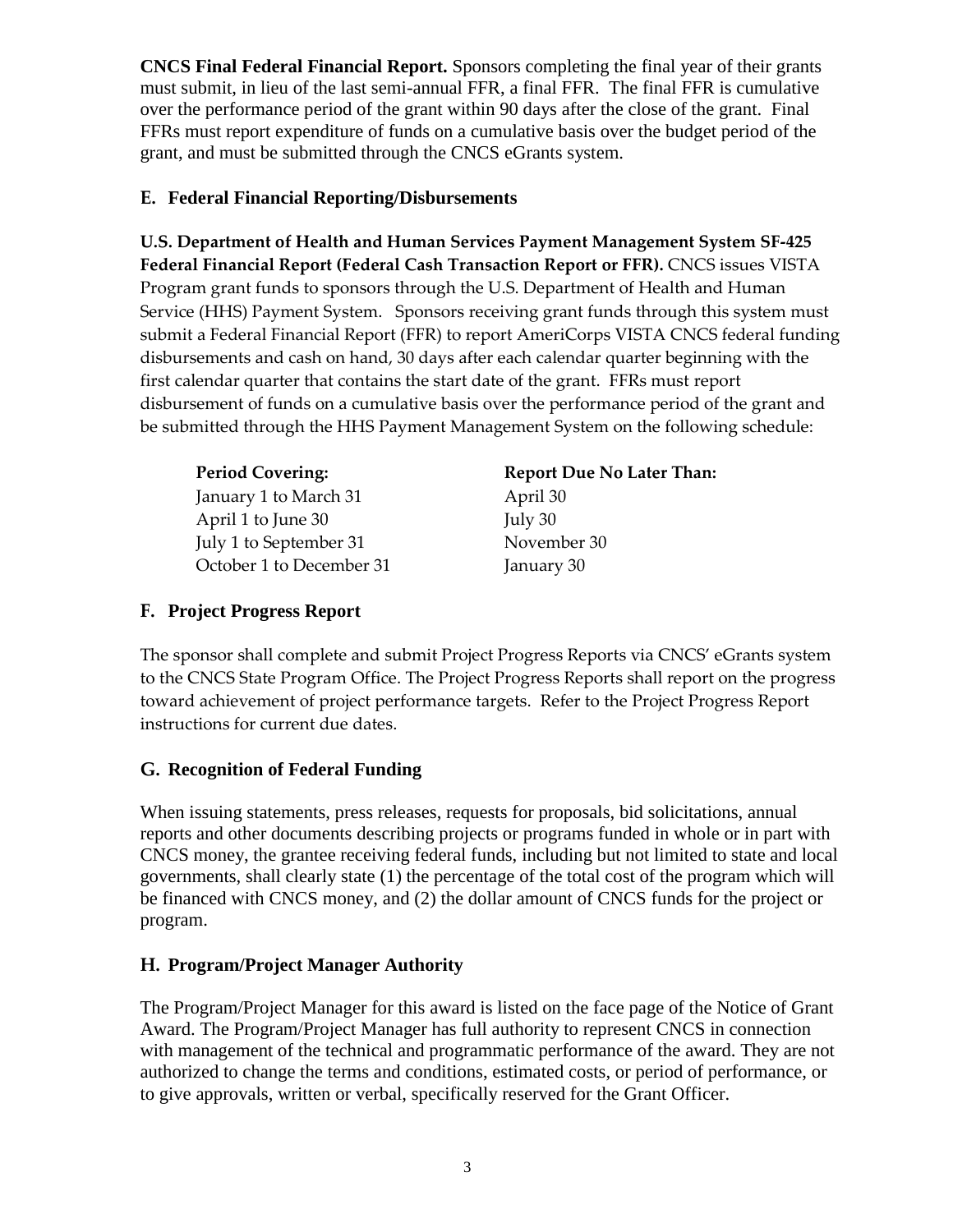### **I. Prohibition on Use of Program Grant Funds**

While charging time to this AmeriCorps VISTA Support Grant award, or otherwise performing activities supported by the AmeriCorps VISTA program or CNCS, neither the sponsor nor anyone acting under the supervision or authority of the sponsor, may engage in the following activities:

- 1. Attempting to influence legislation.
- 2. Organizing or engaging in protests, petitions, boycotts, or strikes.
- 3. Assisting, promoting, or deterring union organizing.
- 4. Impairing existing contracts for services or collective bargaining agreements.
- 5. Conducting a voter registration drive or using CNCS funds to conduct a voter registration drive.
- 6. Engaging in partisan political activities or other activities designed to influence the outcome of an election to any public office.
- 7. Engaging in religious instruction; conducting worship services; providing instruction as part of a program that includes mandatory religious instruction or worship; constructing or operating facilities devoted to religious instruction or worship; maintaining facilities primarily or inherently devoted to religious instruction or worship; or engaging in any form of religious proselytization.
- 8. Providing a direct benefit to:
	- a. A for-profit entity;
	- b. A labor union;
	- c. A partisan political organization;
	- d. An organization engaged in the religious activities described in the preceding sub-clause 8., unless CNCS assistance is not used to support those religious activities; and
	- e. A nonprofit entity that fails to comply with the restrictions contained in section 501(c)(3) of the Internal Revenue Code of 1986 related to engaging in political activities or substantial amount of lobbying except that nothing in these Terms and Conditions shall be construed to prevent participants from engaging in advocacy activities undertaken at their own initiative.
- 9. Providing abortion services or referrals for receipt of such services.
- 10. Grant funds may not be used for international travel or projects where the primary beneficiaries of an activity are outside the United States.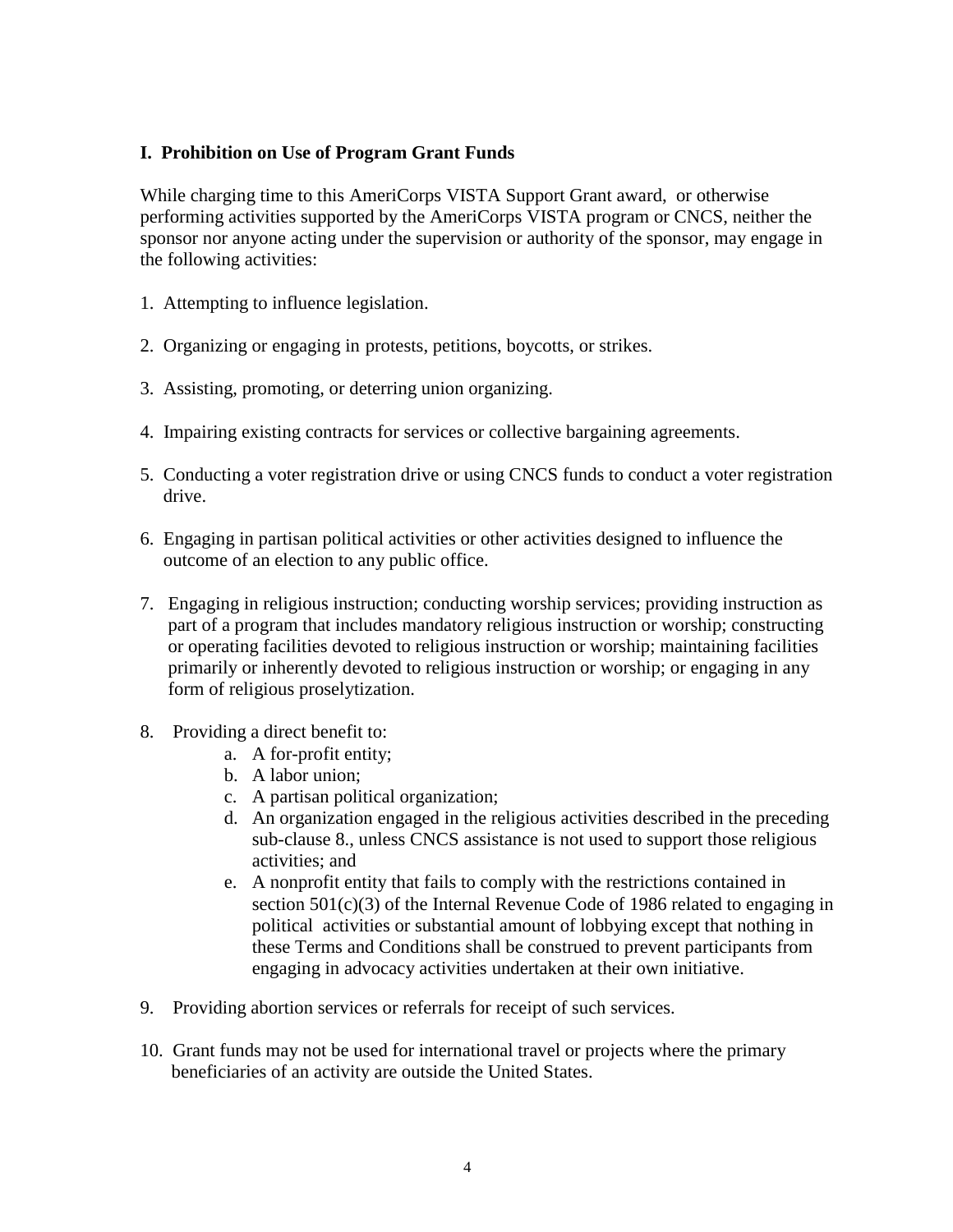11. Such other activities as CNCS may prohibit.

Individuals may exercise their rights as private citizens and may participate in the above activities on their own initiative, on non-CNCS time, and using non-CNCS funds. Individuals should not wear the AmeriCorps VISTA or AmeriCorps logos while doing so.

## **J. External and Data Collection**

The grantee must cooperate with the Corporation and its evaluators in all monitoring and evaluation efforts. As part of this effort, the grantee must collect and submit certain project data, as defined in the AmeriCorps VISTA Progress Report Supplement and must provide data as requested or needed to support external evaluations.

### **K**. **Program Income**

- 1. **General.** Income, including fees for service earned as a direct result of the grant-funded program activities during the award period, must be retained by the grantee and used to finance the grant's non-CNCS share.
- 2. **Excess Program Income.** Program income earned in excess of the amount needed to finance the grantee share must follow the appropriate requirements of 2 CFR §  $200.307(e)(1)$  and be deducted from total claimed costs, or with prior written approval from CNCS, the requirements of 2 CFR  $\S$  200.307(e)(2) through a budget amendment be used to enhance the program (additive process). Recipients that earn excess income must specify the amount of the excess in the comment box on the financial report.
- 3. **Fees For Service.** When using assistance under this grant, the grantee may not enter into a contract for or accept fees for service performed by participants when:
	- a. The service benefits a for-profit entity;
	- b. The service falls within the other prohibited activities set forth in statute, regulation, or these award terms and conditions.

#### **L. Budget and Programmatic Changes**

- 1. **Programmatic Changes.** The grantee must obtain the prior written approval of CNCS before making the following changes:
	- a. Changes in the scope, objectives or goals of the project, transfer of the project effort, or project timeline whether or not they involve budgetary changes.
	- b. Entering into subawards or contracts for activities funded by the award, but not identified or included in the approved application and grant budget.
- 2. **Budgetary Changes.** The grantee must obtain the prior written approval of CNCS's Field Financial Management Center (FFMC) before deviating from the approved budget in any of the following ways:
	- a. Specific Costs Requiring Prior Approval Before Incurrence under 2 CFR § 200.407. Examples of costs requiring prior written approval before they are allowed include rearrangement and alteration costs, and pre-award costs.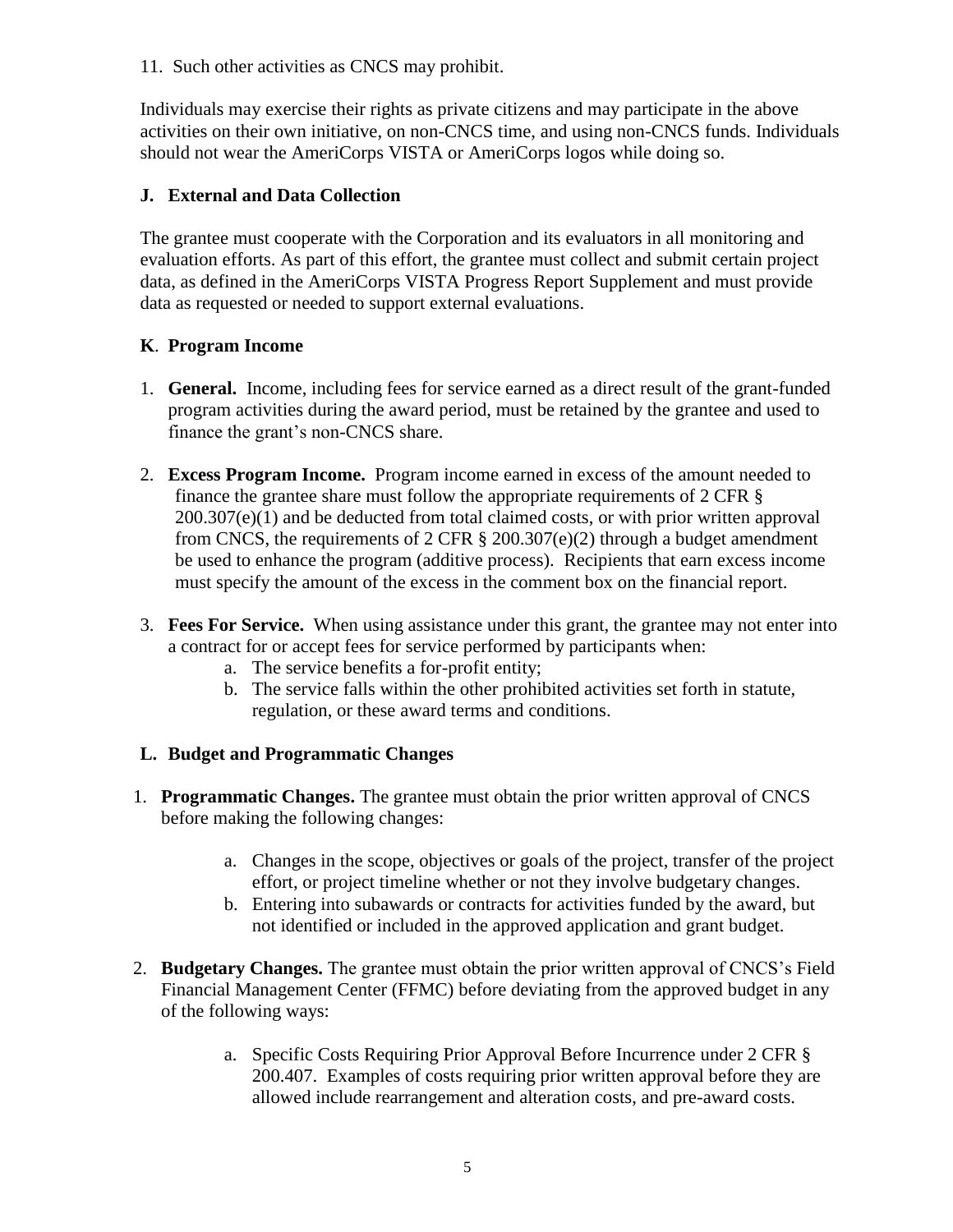- b. Purchases of Equipment over \$5,000 using grant funds, unless specified in the approved application and budget.
- c. Unless the CNCS share of the award is \$50,000 or less, changes to cumulative and/or aggregate budget line items that amount to 10 per cent or more of the total budget must be approved in writing in advance by CNCS. The total budget includes both the CNCS and recipient shares. Recipients may transfer funds among approved direct cost categories when the cumulative amount of such transfers does not exceed 10 percent of the total budget.
- 3. **Approvals of Programmatic and Budget Changes.** CNCS's Grants officers are the only officials who have the authority to alter or change the provisions or requirements of the grant. Programmatic changes also require final approval of CNCS's Field Financial Management Center (FFMC) after written recommendation for approval is received from the Program Office. The Grants Officers will execute written amendments, and Recipients should not assume approvals have been granted unless documentation from the Grants Office has been received.

### **M. LOBBY DISCLOSURE**

For grant awards exceeding \$100,000, pursuant to 31 U.S.C. 1352, the Grantee is required to file a disclosure report, Standard Form LLL, Disclosure of Lobbying Activities, at the end of any quarter, when the Grantee has paid or agreed to pay any lobbying entity for influencing or attempting to influence an officer or employee of any agency, a Member of Congress, an officer or employee of Congress, or an employee of a Member of Congress in connection with a covered Federal action. The report must be submitted to the Corporation State Program Director.